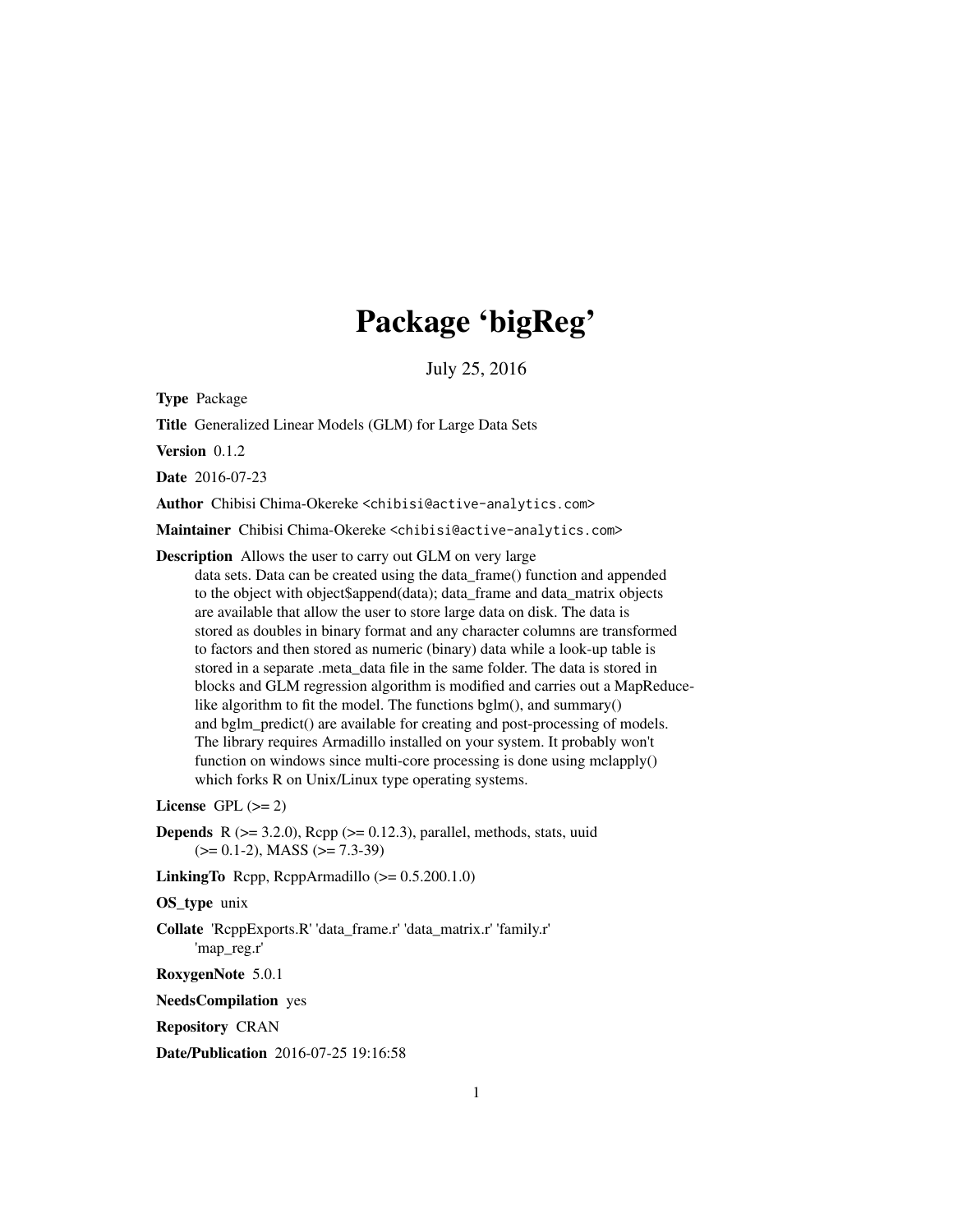## R topics documented:

| 3              |
|----------------|
| 3              |
| $\overline{4}$ |
| $\overline{4}$ |
| 5              |
| 5              |
| 6              |
| $\overline{7}$ |
| $\overline{7}$ |
| 8              |
| 8              |
| 8              |
| 9              |
| 9              |
| 9              |
| 10             |
| 10             |
| 11             |
| 11             |
| 12             |
| 12             |
| 13             |
| 13             |
| 14             |
| 14             |
| 15             |
| 15             |
| 15             |
| 16             |
| 16             |
| 17             |
| 17             |
| 18             |
| 18             |
|                |
|                |
| 20             |
|                |
| 20             |
| 21             |
| 21             |
| 21             |
| 22             |

**Index**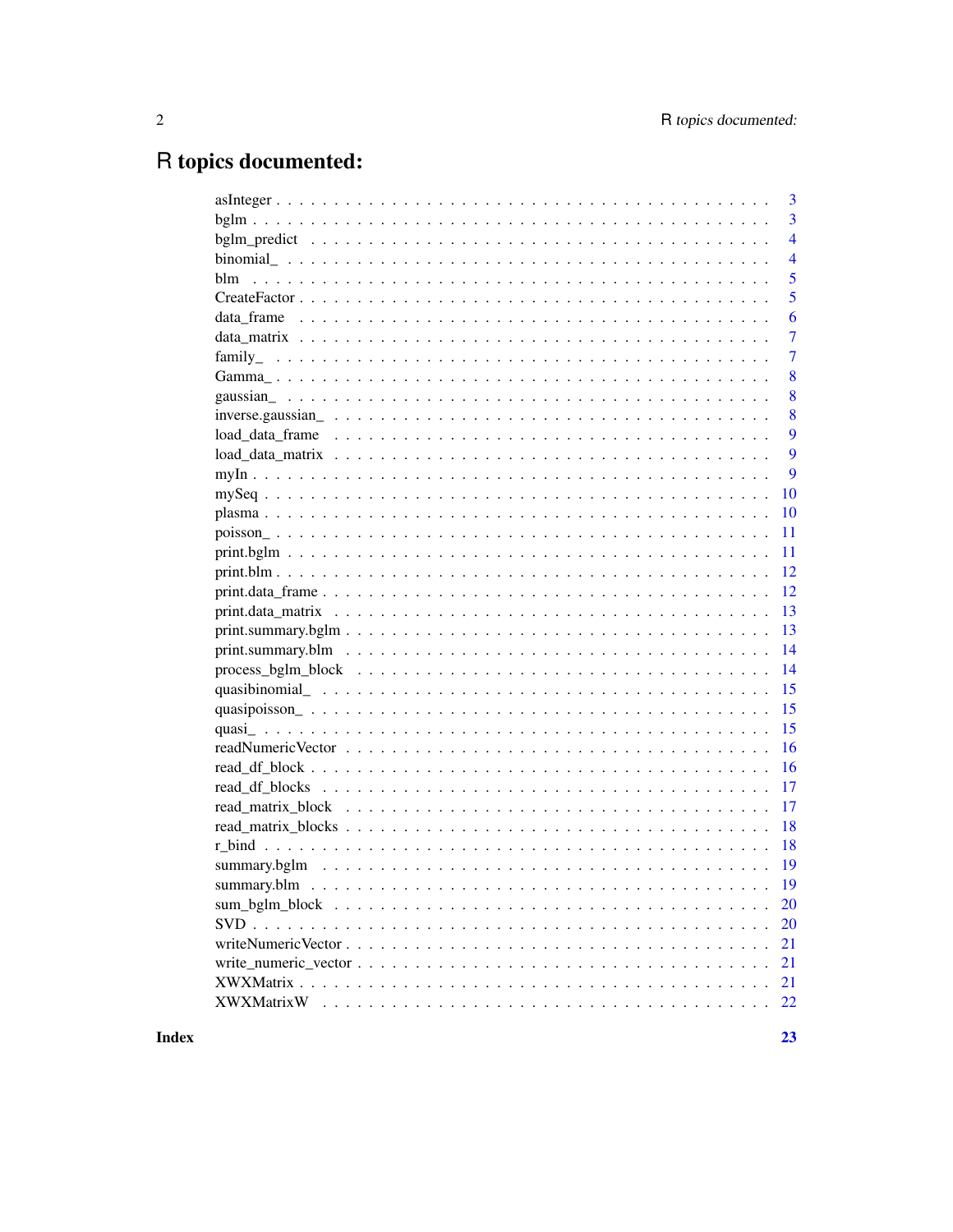<span id="page-2-0"></span>

converts numeric vector to integer

#### Usage

asInteger(x)

#### Arguments

x numeric vector

| bglm | Function to carry out generalized linear regression on a data_frame |
|------|---------------------------------------------------------------------|
|      | data object                                                         |

## Description

Function to carry out generalized linear regression on a data\_frame data object

#### Usage

```
bglm(formula, family = gaussian_(), data, weights = NULL, offset = NULL,
  start = NULL, control = list(), etastart = NULL, mustart = NULL)
```

| formula  | formula that defines your regression model                                                                                                            |
|----------|-------------------------------------------------------------------------------------------------------------------------------------------------------|
| family   | family object from active Reg, e.g. gaussian(), binomial(), poisson(), quasipois-<br>son(), .quasibinomial(), .Gamma(), .inverse.gaussian(), .quasi() |
| data     | data_frame object containing data for linear regression                                                                                               |
| weights  | weights for the model                                                                                                                                 |
| offset   | offsets for the model                                                                                                                                 |
| start    | starting values for the linear predictor                                                                                                              |
| control  | list of parameters for .control() function                                                                                                            |
| etastart | starting values for the linear predictor                                                                                                              |
| mustart  | starting values for vector of means                                                                                                                   |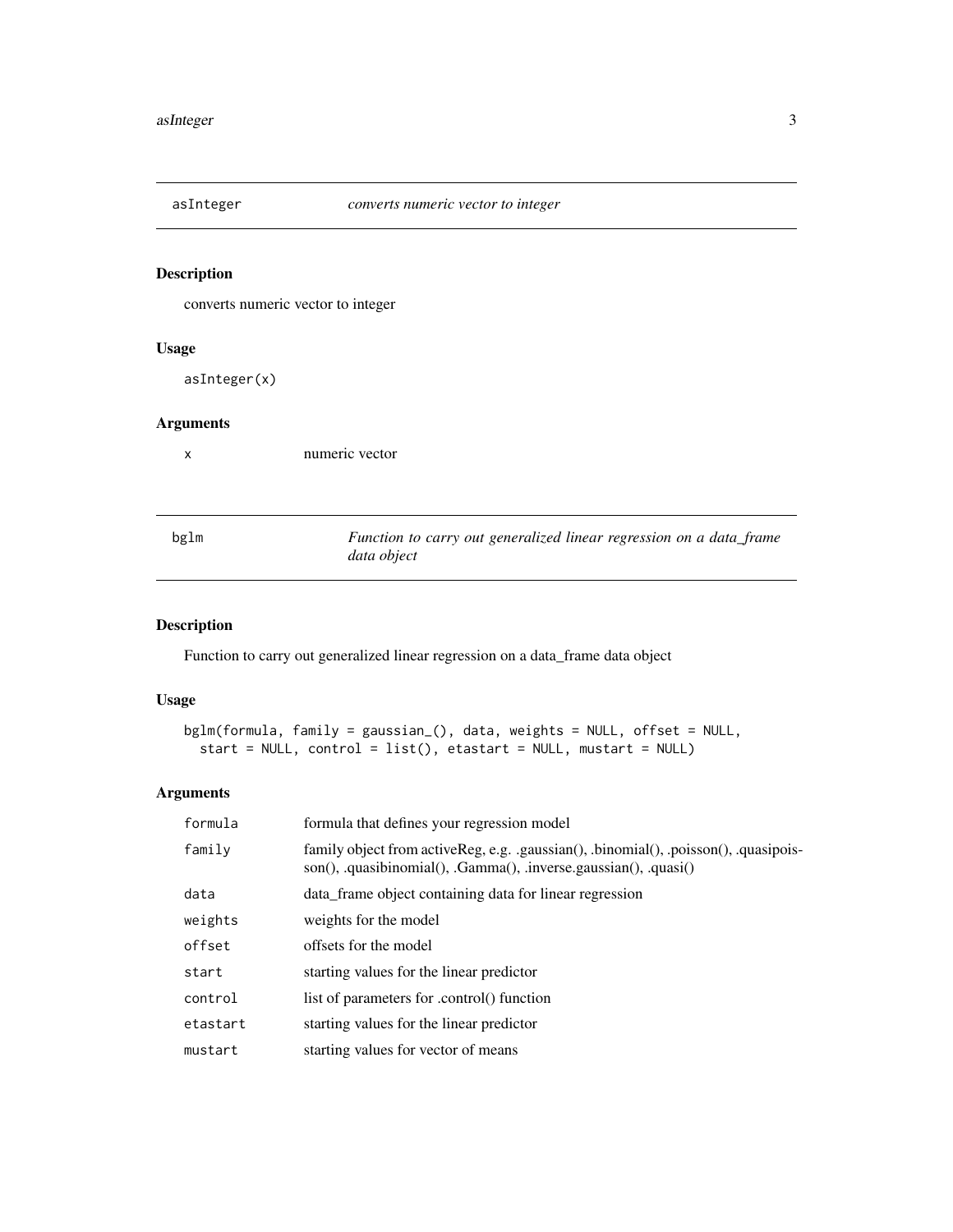#### Examples

```
require(parallel)
data("plasma", package = "bigReg")
plasma1 <- plasma
plasma1 <- data_frame(plasma1, 10, path = "outputs", nCores = 1)
plasma_glm <- bglm(ESR ~ fibrinogen + globulin, data = plasma1, family = binomial_("logit"))
summary(plasma_glm)
```
bglm\_predict *predict function for bglm object*

## Description

predict function for bglm object

#### Usage

```
bglm_predict(mf = stop("mf: model frame must be supplied"),
 object = stop("object: bglm object must be supplied"),
  type = stop("type: either \"link\", \"response\", \"terms\""))
```
#### Arguments

| mf     | model frame                           |
|--------|---------------------------------------|
| object | a bglm object                         |
| type   | one of c("link", "response", "terms") |

binomial\_ *binomial family function*

#### Description

binomial family function

#### Usage

binomial\_(link = "logit")

#### Arguments

link function character

<span id="page-3-0"></span>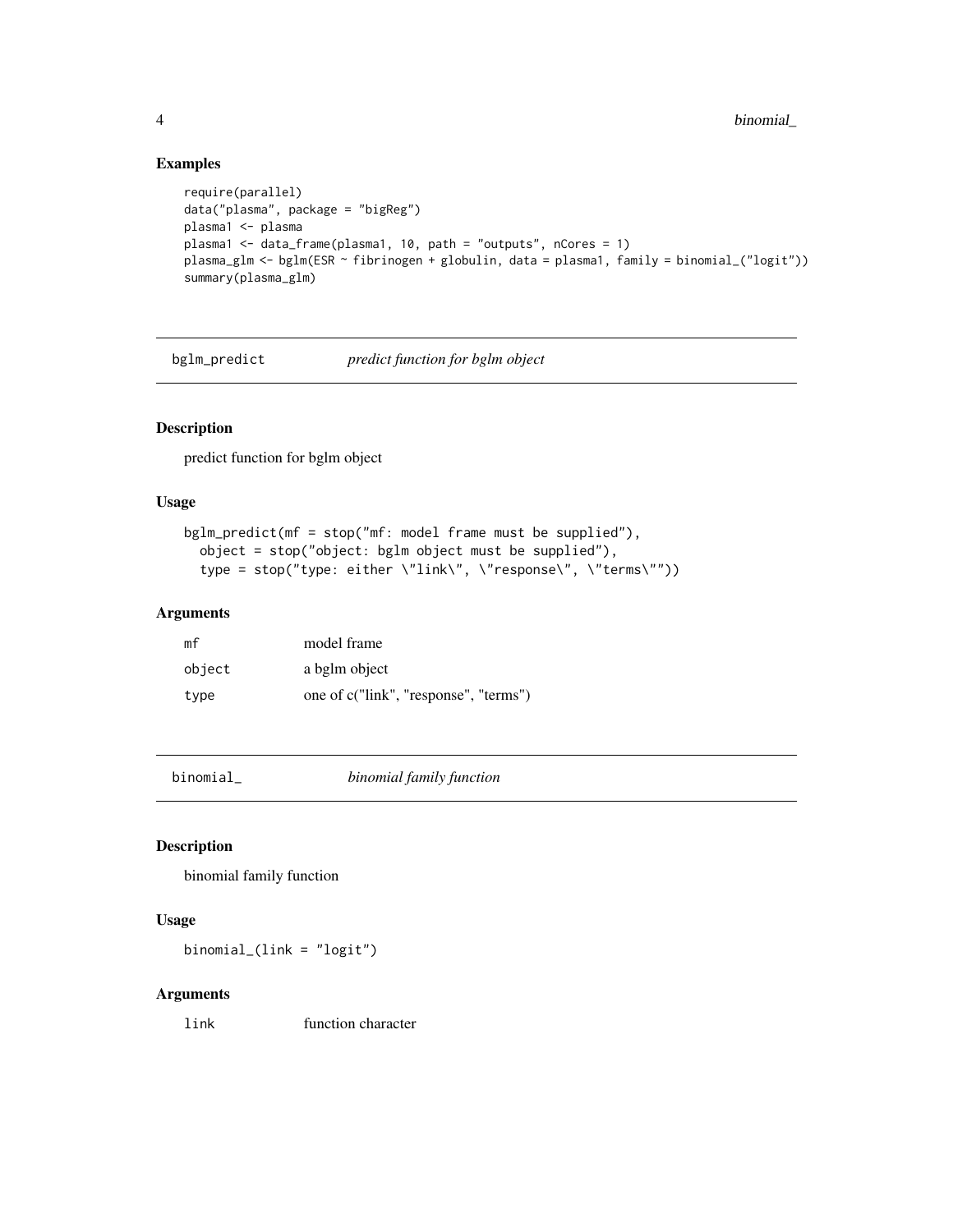Function to carry out linear regression on a data\_frame data object

#### Usage

```
blm(formula = stop("formula: not supplied"),
 data = stop("data: data not supplied"), control = list(),weights = NULL, offset = NULL)
```
#### Arguments

| formula | formula that defines your regression model              |
|---------|---------------------------------------------------------|
| data    | data frame object containing data for linear regression |
| control | list of parameters for control() function               |
| weights | weights for the model                                   |
| offset  | offsets for the model                                   |

CreateFactor *creates factor from numeric vector and character vector as levels*

#### Description

The CreateFactor function creates a factor from a numeric vector and a character vector for levels

#### Usage

```
CreateFactor(x, levels)
```

|        | numeric vector containing the numeric indices of the levels |
|--------|-------------------------------------------------------------|
| levels | character vector levels                                     |

<span id="page-4-0"></span>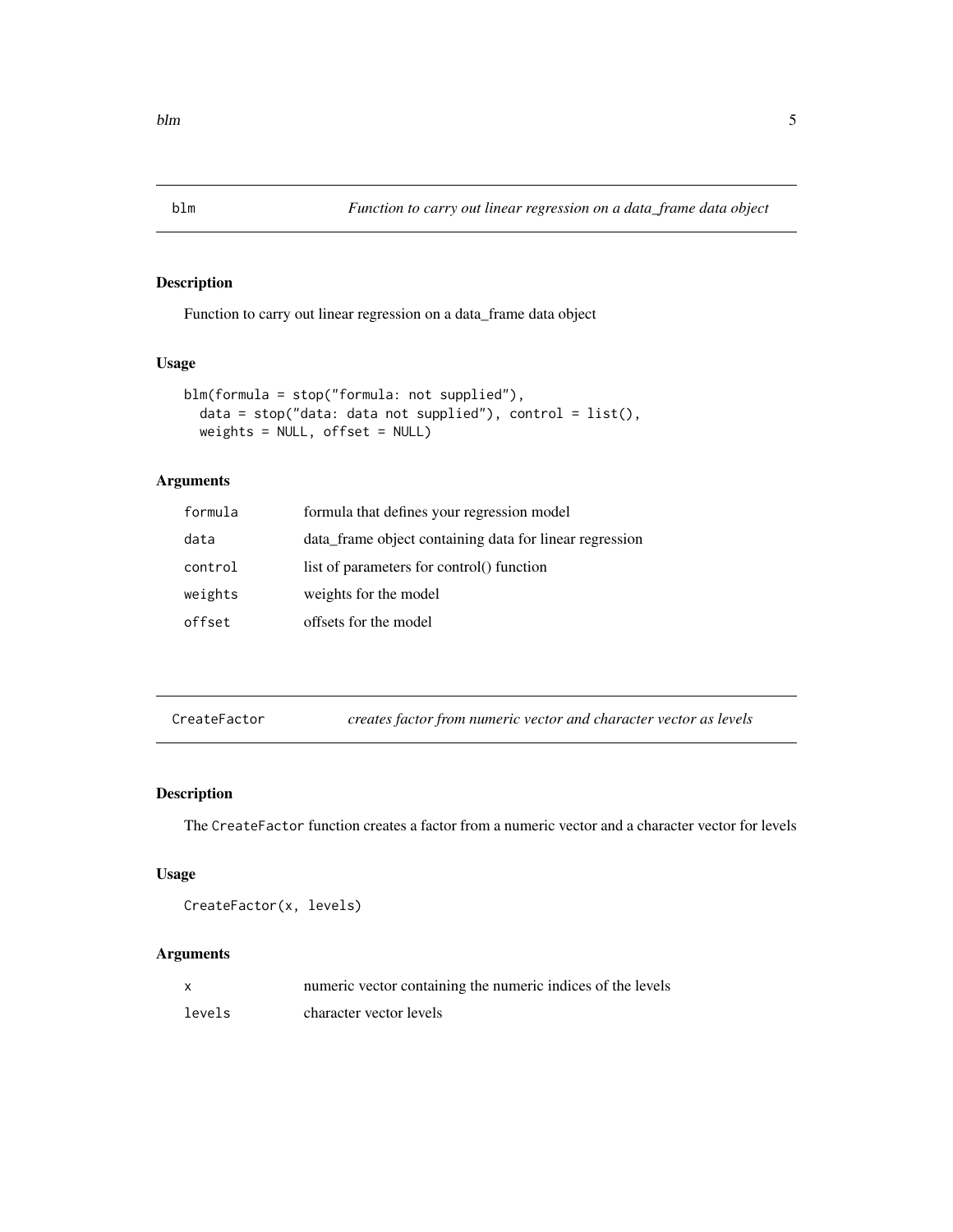<span id="page-5-0"></span>

function to create a data\_frame object. The data\_frame object is an object that is held on disk. It is written to a folder path on disk where the data is written to in blocks or chunks. The data is written in binary format using a C++ function in purely numerical data and a mapping to the table is held in a ".meta\_data" file in the folder. The table object accomodates numeric, factor, and character (converted to factor).

#### Usage

```
data_frame(data = stop("data must be supplied"),
  chunkSize = stop("chunkSize must be specified, a good number is 50000"),
  path = stop("path must be specified"), nCores = parallel::detectCores(),
  ...)
```
#### Arguments

| data      | data. frame object to be converted into a data_frame object    |
|-----------|----------------------------------------------------------------|
| chunkSize | number of rows to be used in each chunk                        |
| path      | character to folder where the object will be created           |
| nCores    | the number of cores to use defaults to parallel::detectCores() |
|           | not currently used.                                            |

#### Details

Creates a data\_frame object

#### Examples

```
irisA <- data_frame(iris[1:75,], 10, "irisA", nCores = 1)
irisA$append(iris[76:150,])
irisA$head()
irisA$tail(10)
irisA$delete(); rm(irisA)
```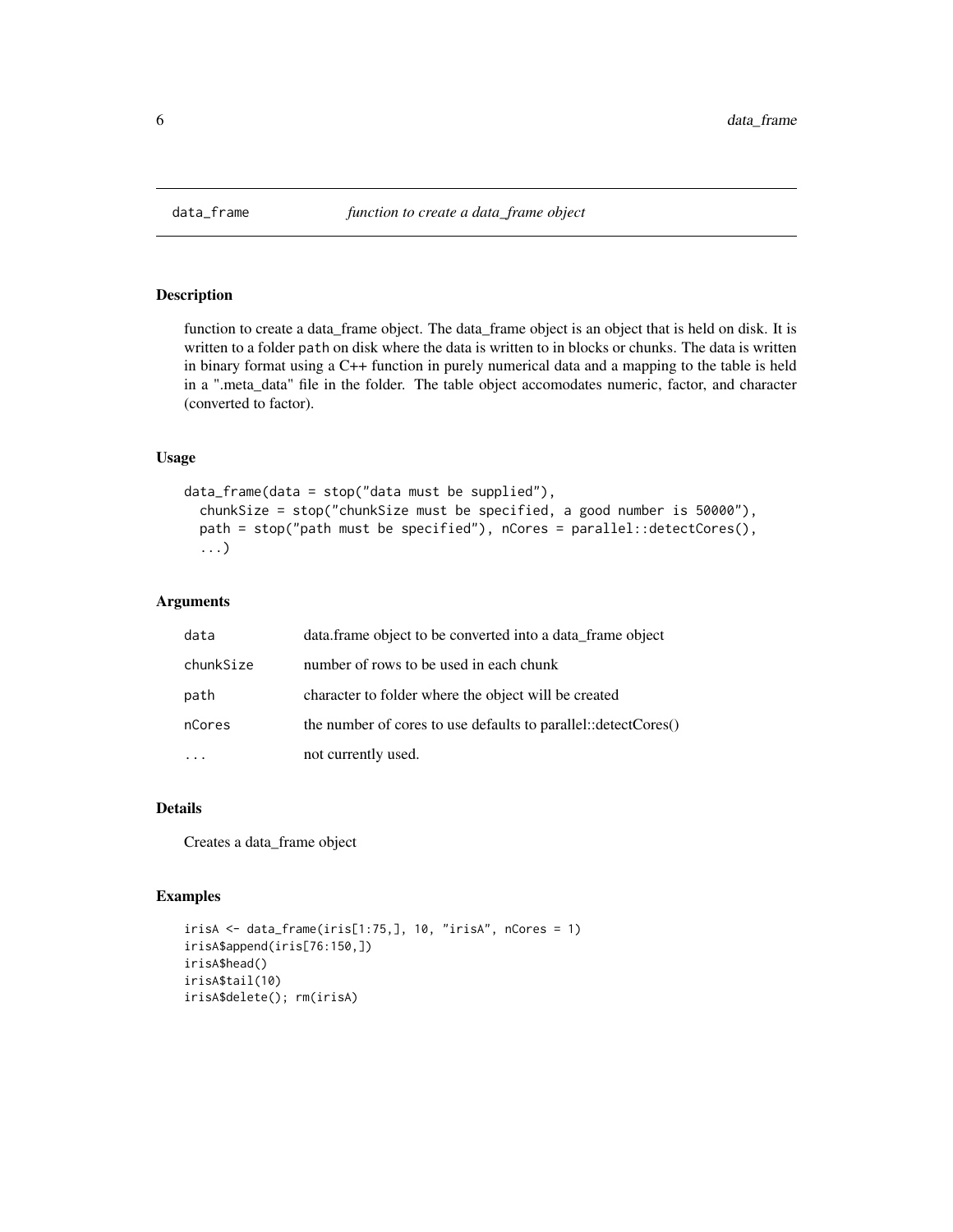<span id="page-6-0"></span>

function to create a data\_matrix object. The data\_matrix object is an object that is held on disk. It is written to a folder path on disk where the data is written to in blocks or chunks. The data is written in binary format using a C++ function in purely numerical data.

#### Usage

```
data_matrix(data = stop("data: matrix must be supplied"),
  chunkSize = stop("chunkSize must be specified, a good number is 50000"),
 path = stop("path must be specified"), nCores = parallel::detectCores(),
  ...)
```
#### Arguments

| data      | object to be converted into a data_matrix object               |
|-----------|----------------------------------------------------------------|
| chunkSize | number of rows to be used in each chunk                        |
| path      | character to folder where the object will be created           |
| nCores    | the number of cores to use defaults to parallel::detectCores() |
|           | not used at the moment                                         |

#### Details

Creates a data\_matrix object

family\_ *family function*

#### Description

family function

#### Usage

family\_(distr, link)

| distr | distr character one of "binomial", "poisson", "gaussian", "quasipoisson", "qua- |
|-------|---------------------------------------------------------------------------------|
|       | sibinomial", "Gamma", "inverse.gaussian", "quasi"                               |
| link  | function character                                                              |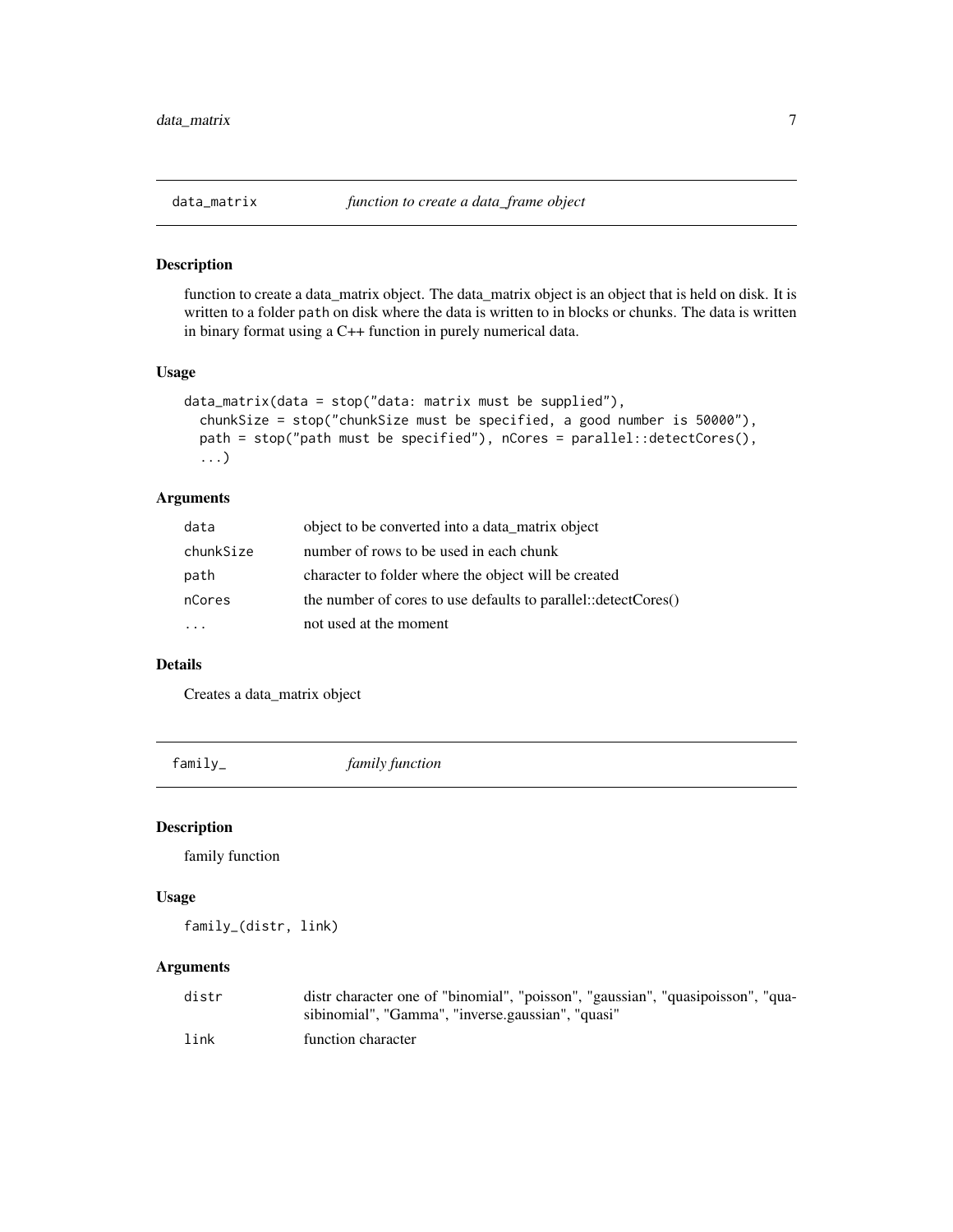<span id="page-7-0"></span>

Gamma family function

#### Usage

Gamma\_(link = "inverse")

## Arguments

link function character

gaussian\_ *gaussian family function*

## Description

gaussian family function

#### Usage

gaussian\_(link = "identity")

## Arguments

link function character

inverse.gaussian\_ *inverse.gaussian family function*

#### Description

inverse.gaussian family function

#### Usage

```
inverse.gaussian_(link = "1/mu^2")
```
#### Arguments

link function character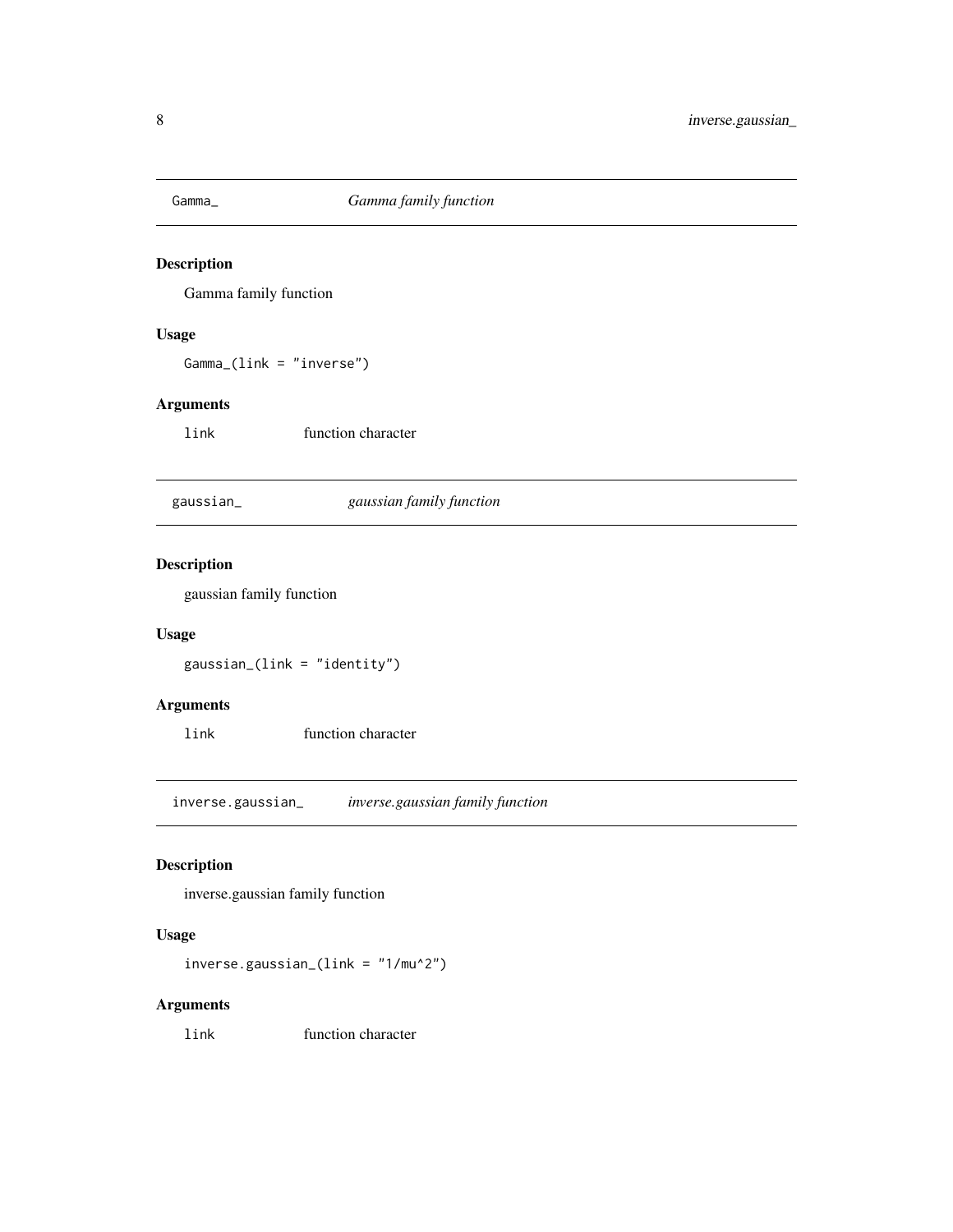<span id="page-8-0"></span>load\_data\_frame *function to load data\_frame object*

#### Description

function to load data\_frame object

#### Usage

load\_data\_frame(path = stop("path: to data\_frame folder must be supplied"))

#### Arguments

path character to folder containing object

load\_data\_matrix *function to load data\_frame object*

#### Description

function to load data\_frame object

#### Usage

load\_data\_matrix(path = stop("path: to data\_matrix folder must be supplied"))

#### Arguments

path character to folder containing object

myIn *finds whether x is in y*

#### Description

finds whether x is in y

#### Usage

myIn(x, y)

| item to be sought            |
|------------------------------|
| vector to be matched against |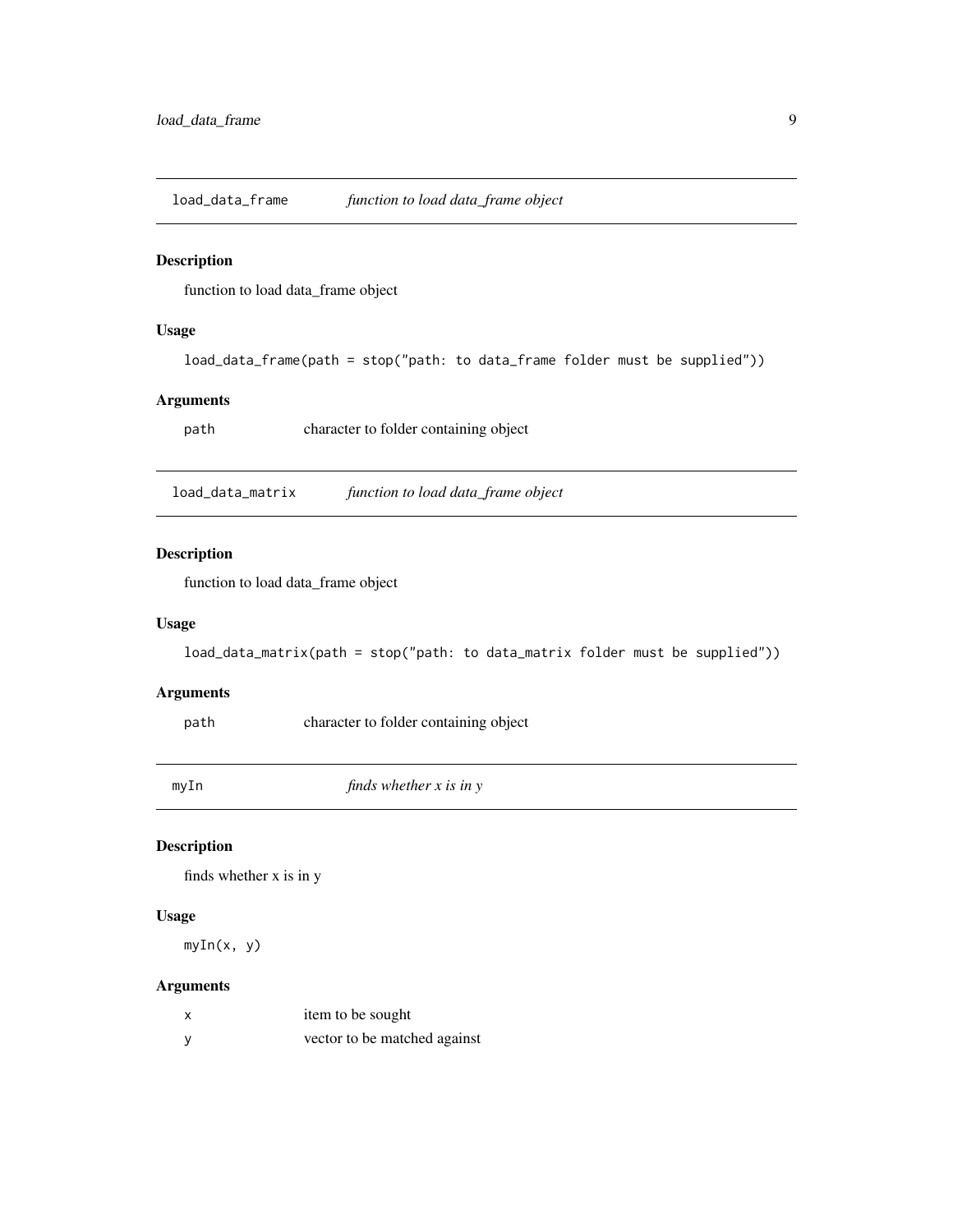<span id="page-9-0"></span>

a function to create a sequence of integers

#### Usage

mySeq(start, end)

#### Arguments

| start | integer from where sequence should start |
|-------|------------------------------------------|
| end   | integer where sequence should end        |

plasma *plasma data from the HSAUR package*

## Description

Dataset from the HSAUR package

#### Usage

data(plasma)

#### Format

a data.frame

#### Details

...

#### Source

[HSAUR package](https://cran.r-project.org/package=HSAUR)

## References

HSAUR R package [\(HSAUR package\)](https://cran.r-project.org/package=HSAUR)

## Examples

data(plasma) head(plasma)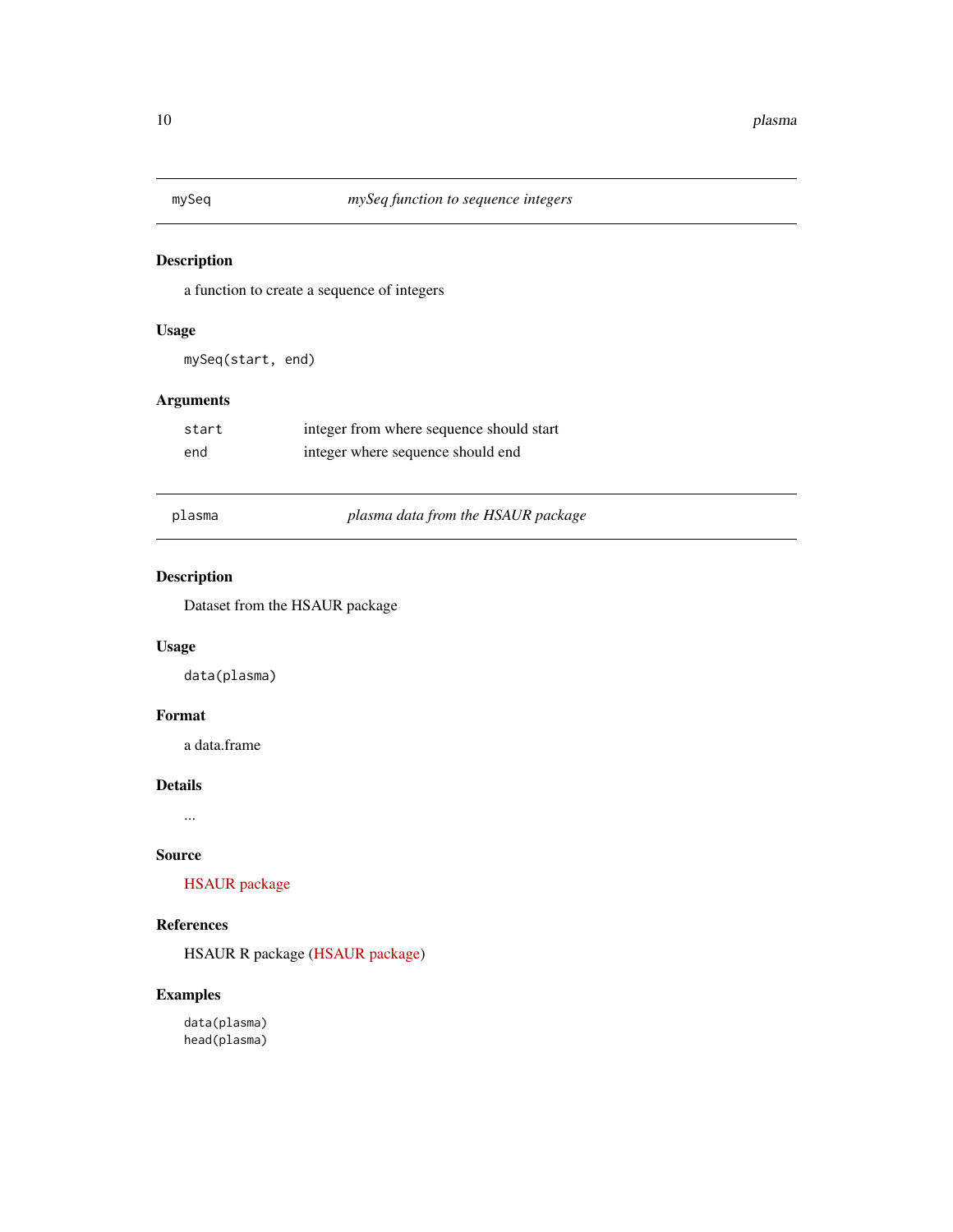<span id="page-10-0"></span>

poisson family function

## Usage

poisson\_(link = "log")

## Arguments

link function character

print.bglm *print function for the bglm object*

## Description

print function for the bglm object

## Usage

```
## S3 method for class 'bglm'
print(x, digits = max(3L, getOption("digits") - 3L), ...)
```

| $\mathsf{x}$         | bglm object to be displayed         |
|----------------------|-------------------------------------|
| digits               | number of significant digits to use |
| $\ddot{\phantom{0}}$ | not yet used                        |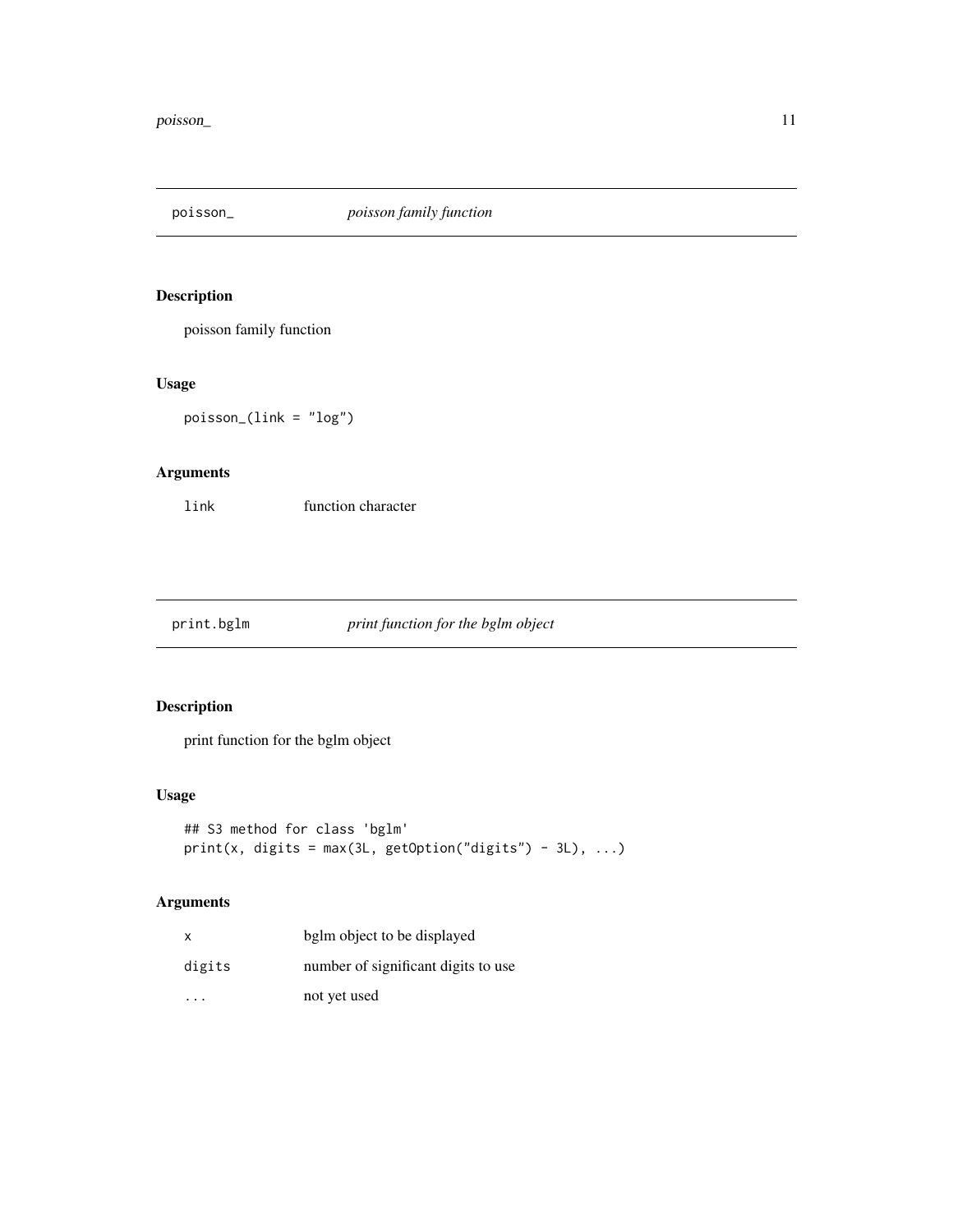<span id="page-11-0"></span>

print function for the blm object

#### Usage

```
## S3 method for class 'blm'
print(x, digits = max(3L, getOption("digits") - 3L), ...)
```
#### Arguments

| $\mathsf{x}$ | blm object to be displayed          |
|--------------|-------------------------------------|
| digits       | number of significant digits to use |
| .            | not yet used                        |

| print function for a data_frame<br>print.data_frame |  |  |  |
|-----------------------------------------------------|--|--|--|
|-----------------------------------------------------|--|--|--|

## Description

print function for a data\_frame

## Usage

```
## S3 method for class 'data_frame'
print(x, \ldots)
```
## Arguments

|  | data_frame object to print |  |
|--|----------------------------|--|
|  |                            |  |

... not used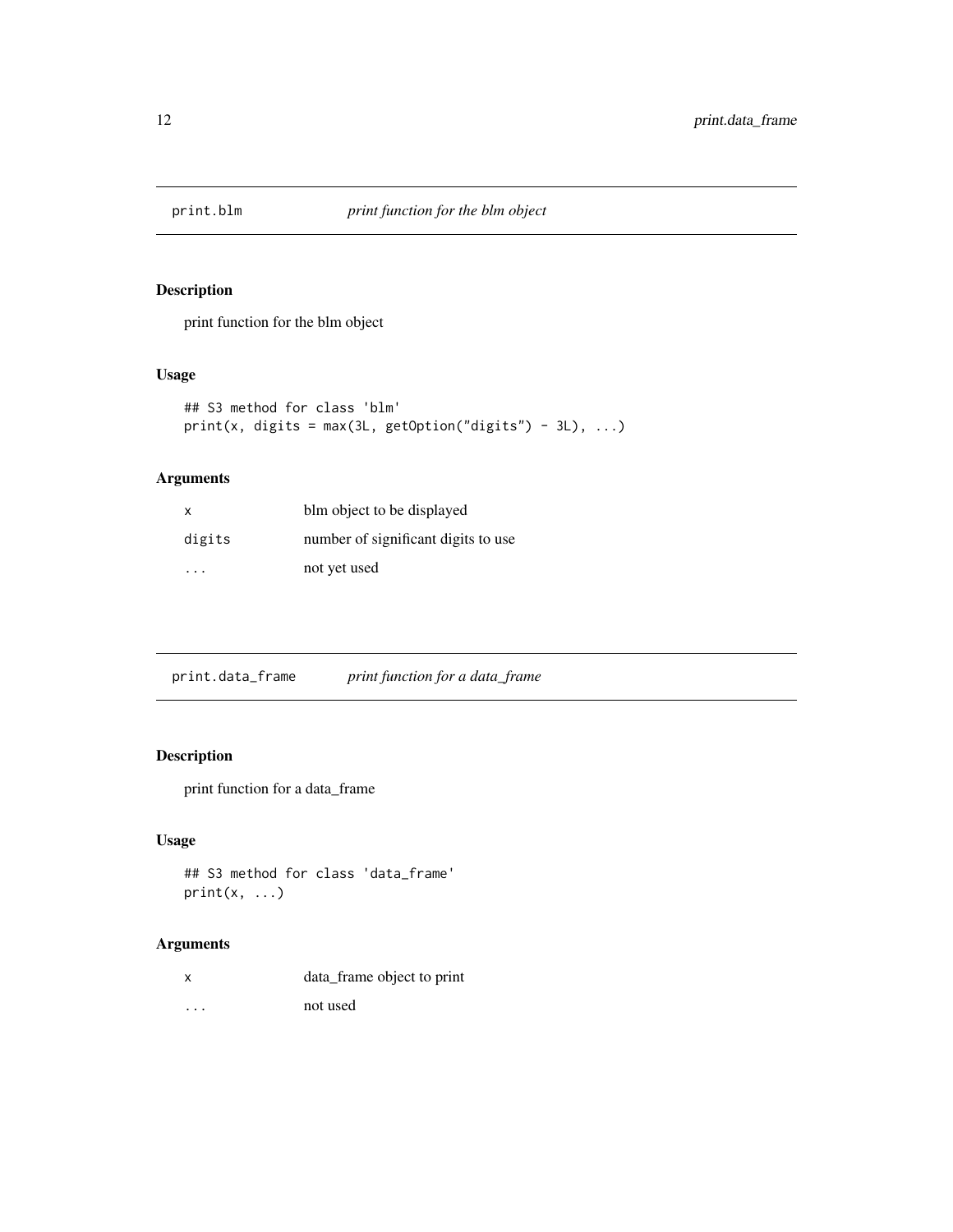<span id="page-12-0"></span>print function for a data\_matrix

#### Usage

## S3 method for class 'data\_matrix'  $print(x, \ldots)$ 

#### Arguments

| X        | data_matrix object to print |
|----------|-----------------------------|
| $\cdots$ | not used                    |

print.summary.bglm *Function to print the summary object from the bglm object*

#### Description

Function to print the summary object from the bglm object

#### Usage

```
## S3 method for class 'summary.bglm'
print(x, digits = max(3L, getOption("digits") - 3L),signif.stars = getOption("show.signif.stars"), ...)
```

| x            | summary blm object                          |
|--------------|---------------------------------------------|
| digits       | - the digits to be displayed                |
| signif.stars | passed to printCoefmat                      |
|              | arguments passed to printCoefmat() function |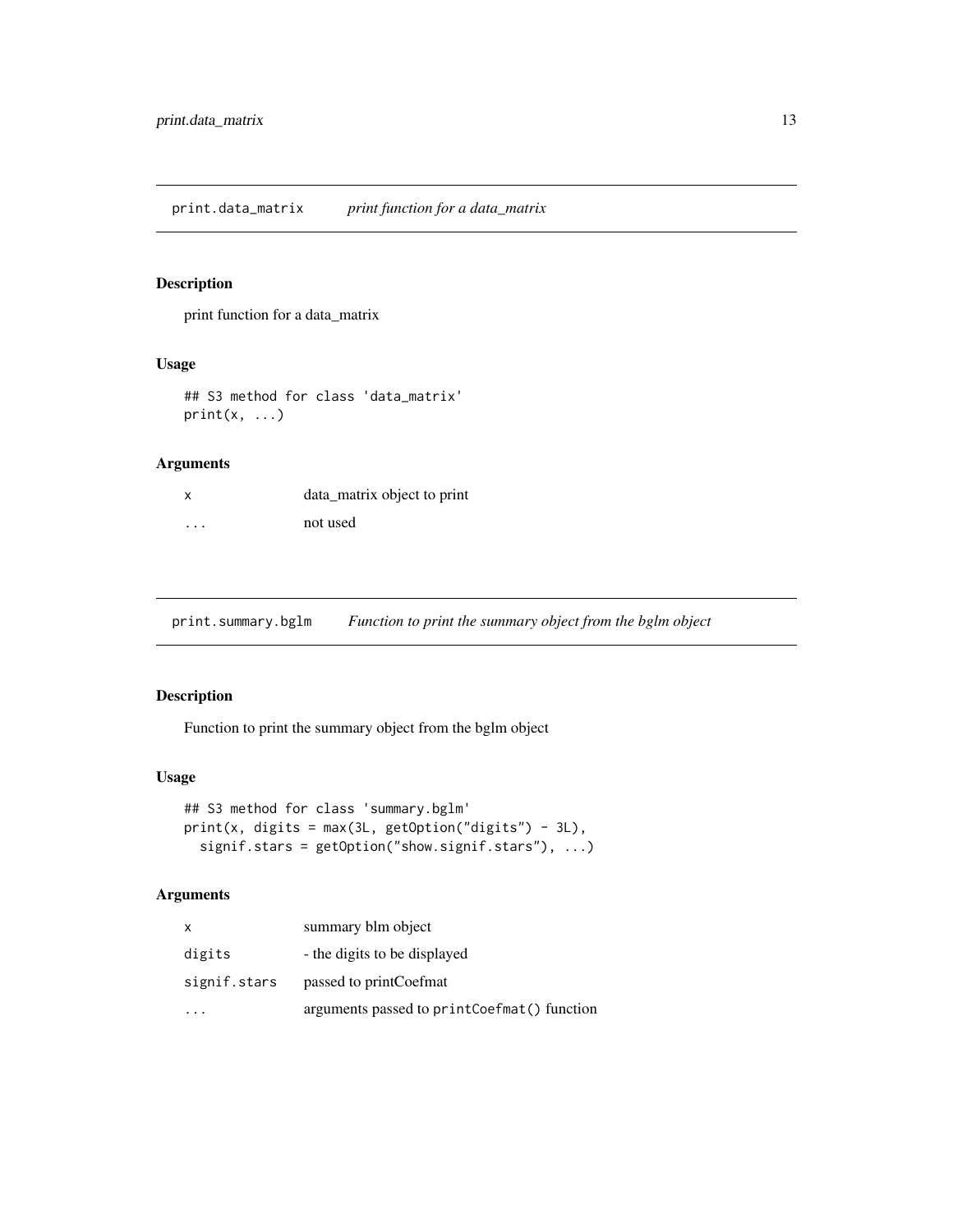<span id="page-13-0"></span>

Function to print the summary object from the blm object

#### Usage

```
## S3 method for class 'summary.blm'
print(x, digits = max(3L, getOption("digits") - 3L),
 signif.stars = getOption("show.signif.stars"), ...)
```
#### Arguments

| summary blm object                          |
|---------------------------------------------|
| - the digits to be displayed                |
| passed to printCoefmat                      |
| arguments passed to printCoefmat() function |
|                                             |

process\_bglm\_block *Function to print the summary object from the blm object*

## Description

Function to print the summary object from the blm object

#### Usage

```
process_bglm_block(mf, formula, mmCall, family, offset, weights, start, niter,
 etastart, mustart)
```

| mf       | the data block to be processed     |
|----------|------------------------------------|
| formula  | the formula of for the model       |
| mmCall   | the call object of the model       |
| family   | the family object for the model    |
| offset   | the model offset                   |
| weights  | the model weights                  |
| start    | the starting coefficient estimates |
| niter    | the current number of iterations   |
| etastart | the start for eta                  |
| mustart  | the start for mu                   |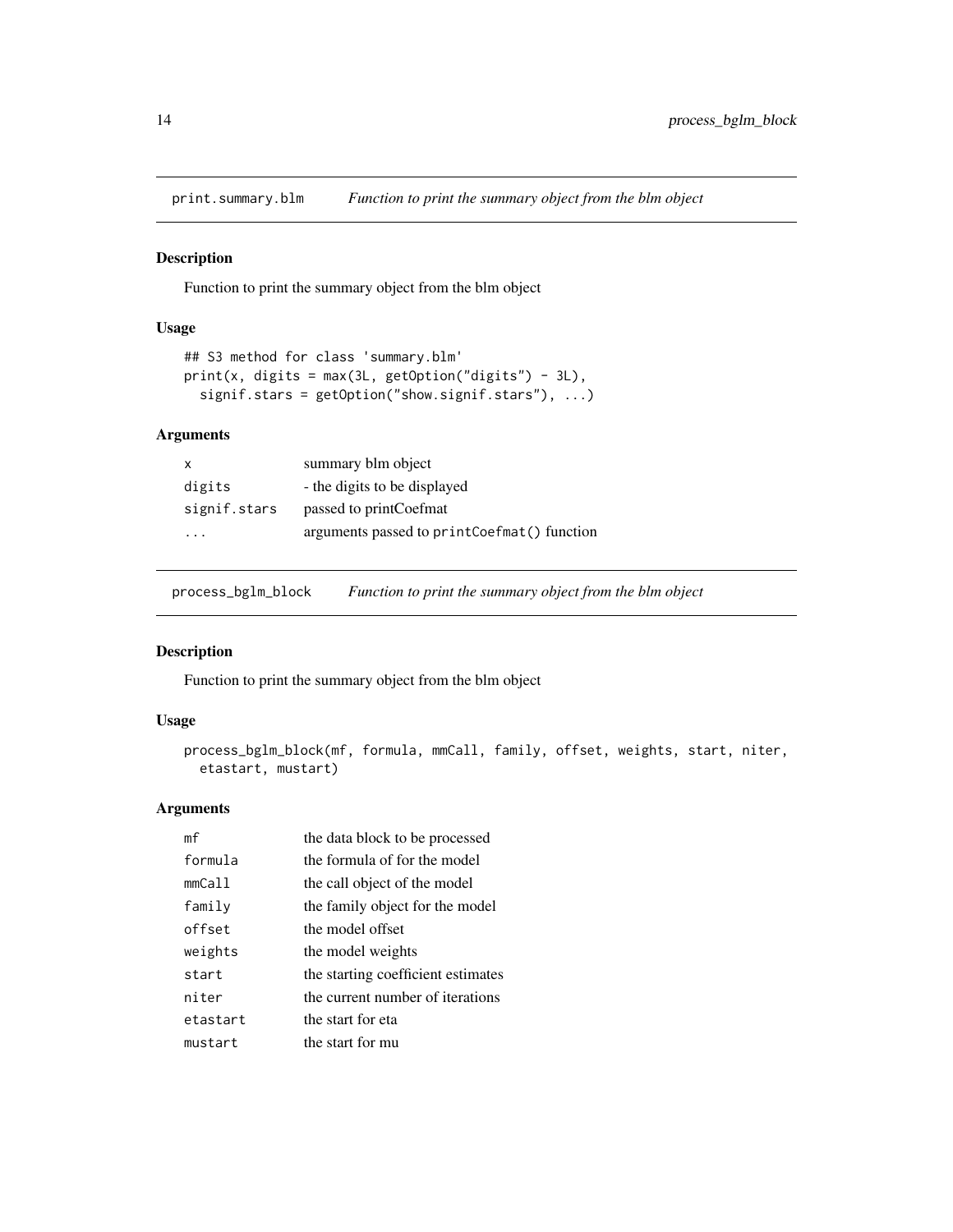<span id="page-14-0"></span>quasibinomial\_ *quasibinomial family function*

#### Description

quasibinomial family function

#### Usage

```
quasibinomial_(link = "logit")
```
#### Arguments

link function character

quasipoisson\_ *quasipoisson family function*

#### Description

quasipoisson family function

#### Usage

quasipoisson\_(link = "log")

#### Arguments

link function character

quasi\_ *quasi family function*

#### Description

quasi family function

#### Usage

quasi\_(link = "identity", variance = "constant")

| link     | function character |
|----------|--------------------|
| variance | choice character   |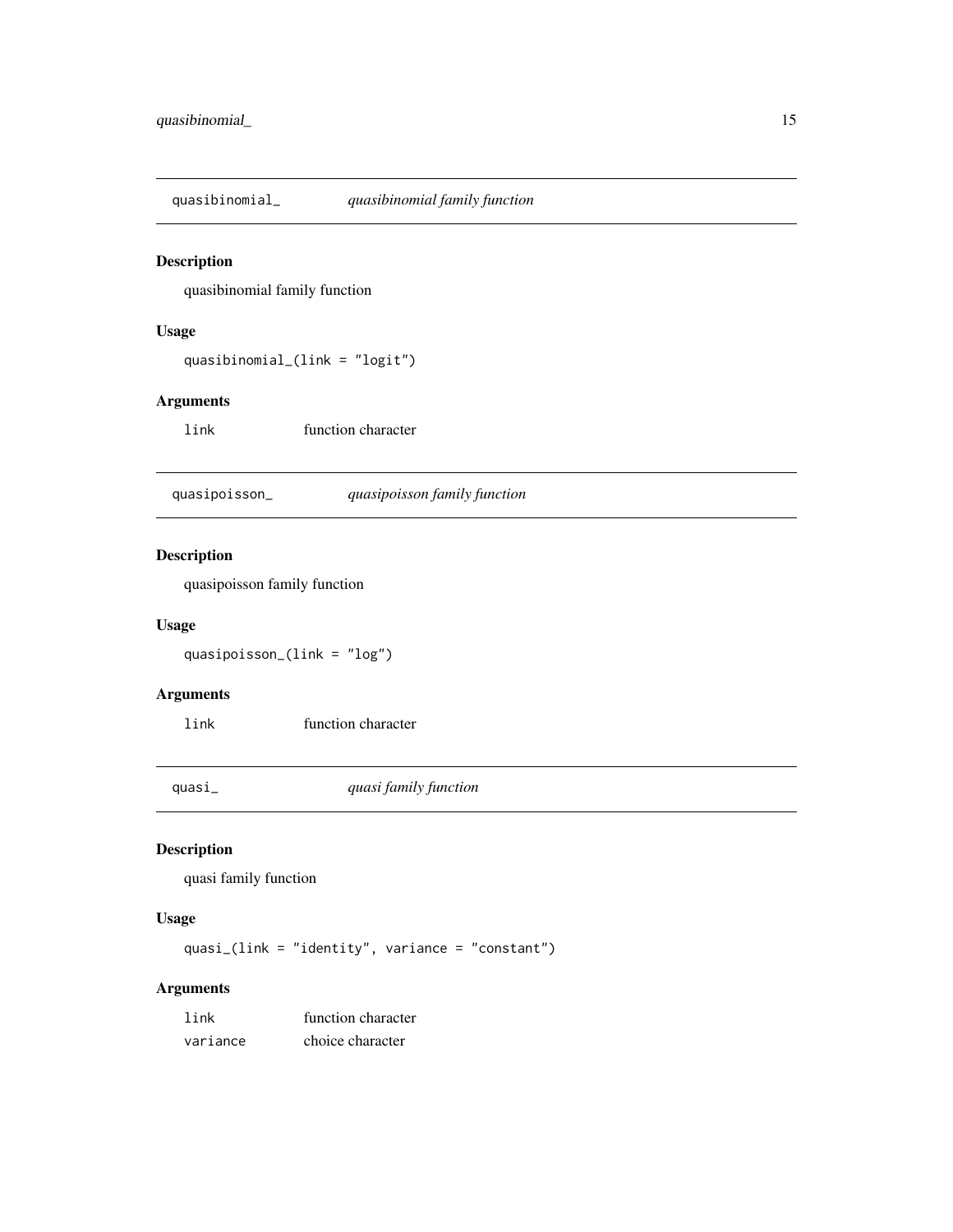<span id="page-15-0"></span>readNumericVector *reads numeric vector to file*

## Description

reads numeric vector to file

#### Usage

readNumericVector(size, filePath)

## Arguments

| size     | the length of the numeric vector |
|----------|----------------------------------|
| filePath | dependent variable               |

read\_df\_block *read data frame block from file*

## Description

read data frame block from file

## Usage

```
read_df_block(size, filePath, df, ncol, factors, factor_indices)
```

| size     | number of elements in the block                                               |
|----------|-------------------------------------------------------------------------------|
| filePath | path to where the block is stored                                             |
| df       | an empty list having the same number of elements as columns in the table      |
| ncol     | number of columns in the dataframe block                                      |
| factors  | list containing factors                                                       |
|          | factor_indices numeric vector containing the indicies that denote the factors |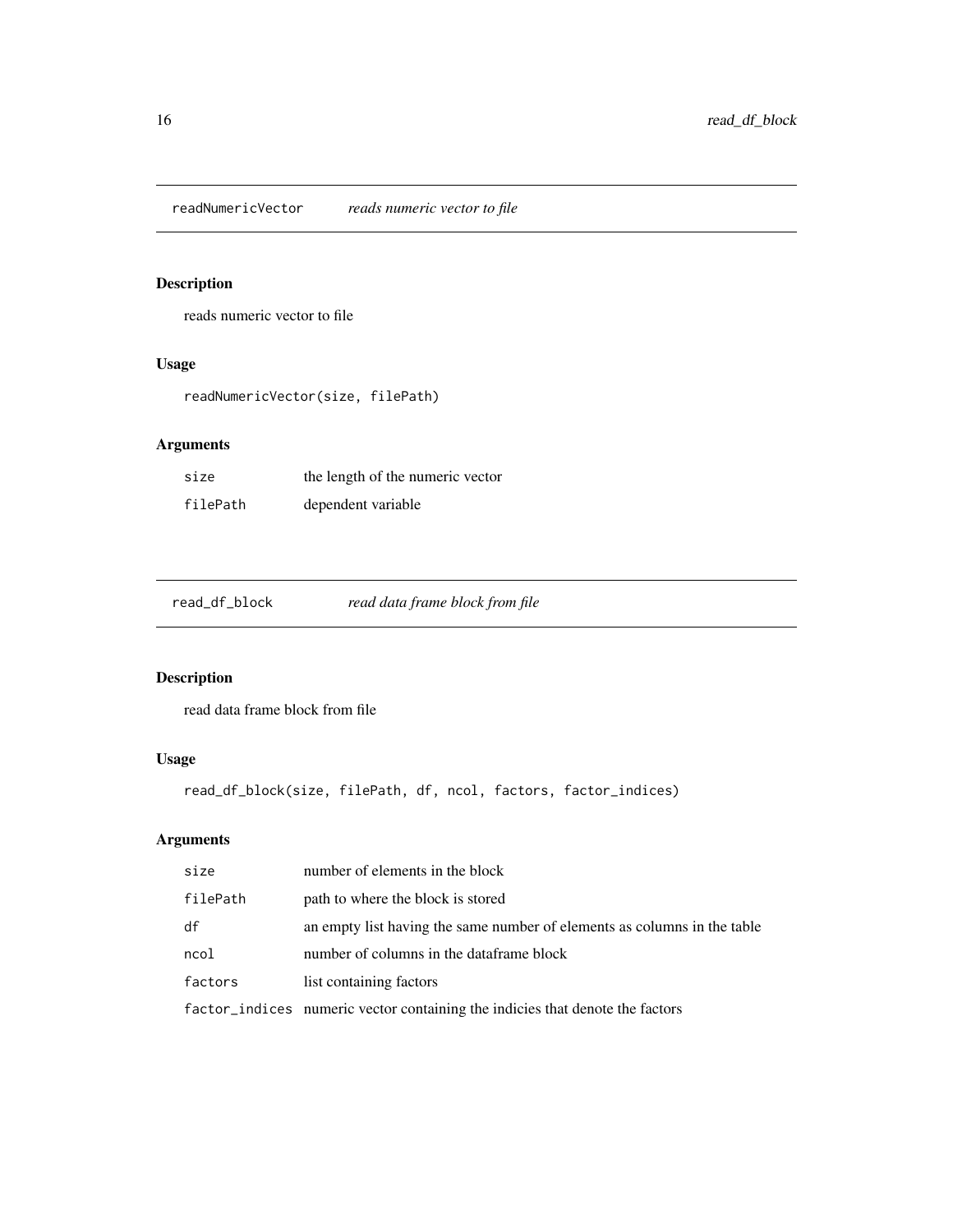<span id="page-16-0"></span>

read multiple blocks of data frames from file

#### Usage

read\_df\_blocks(size, filePaths, df, ncols, factors, factor\_indices)

## Arguments

| size      | number of elements in each block                                              |
|-----------|-------------------------------------------------------------------------------|
| filePaths | path to where the blocks are stored                                           |
| df        | an empty list having the same number of elements as columns in the table      |
| ncols     | number of columns in the dataframe block                                      |
| factors   | list containing factors                                                       |
|           | factor_indices numeric vector containing the indicies that denote the factors |

read\_matrix\_block *read matrix block from file*

#### Description

read matrix block from file

#### Usage

```
read_matrix_block(filePath, size, ncol)
```

| filePath | path to file where matrix should be read from |
|----------|-----------------------------------------------|
| size     | total number of elements to be read           |
| ncol     | number of columns in the matrix               |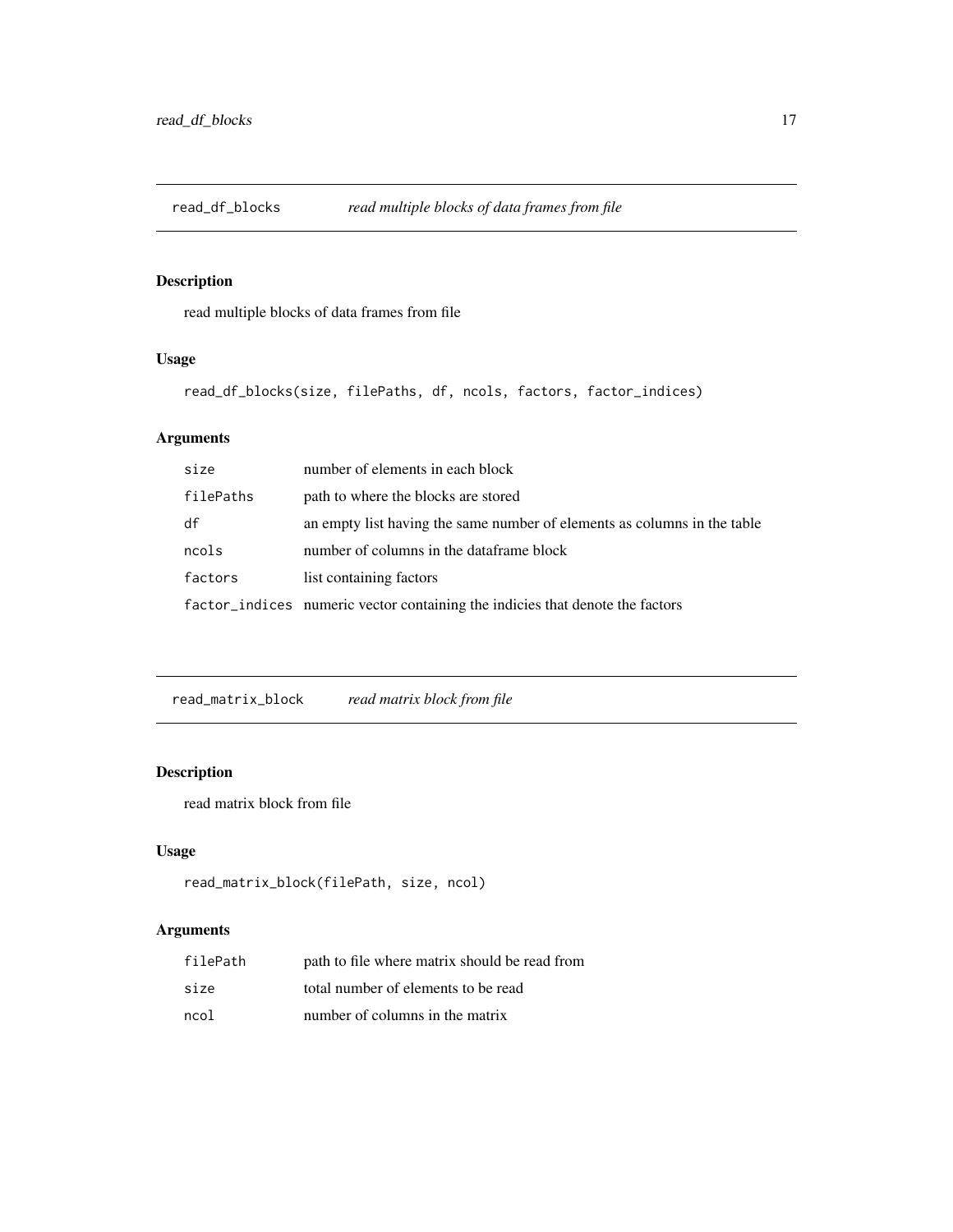<span id="page-17-0"></span>read matrix blocks from file

## Usage

```
read_matrix_blocks(filePaths, size, ncols)
```
#### Arguments

| filePaths | file paths from where the matrix blocks will be read           |
|-----------|----------------------------------------------------------------|
| size      | numeric vector containing the number of elements in each block |
| ncols     | number of columns in the matrix                                |

| row binding for benchmarking<br>r bind |  |
|----------------------------------------|--|
|----------------------------------------|--|

## Description

row binding for benchmarking

## Usage

r\_bind(x, y)

| x | first matrix to be bound together  |
|---|------------------------------------|
|   | second matrix to be bound together |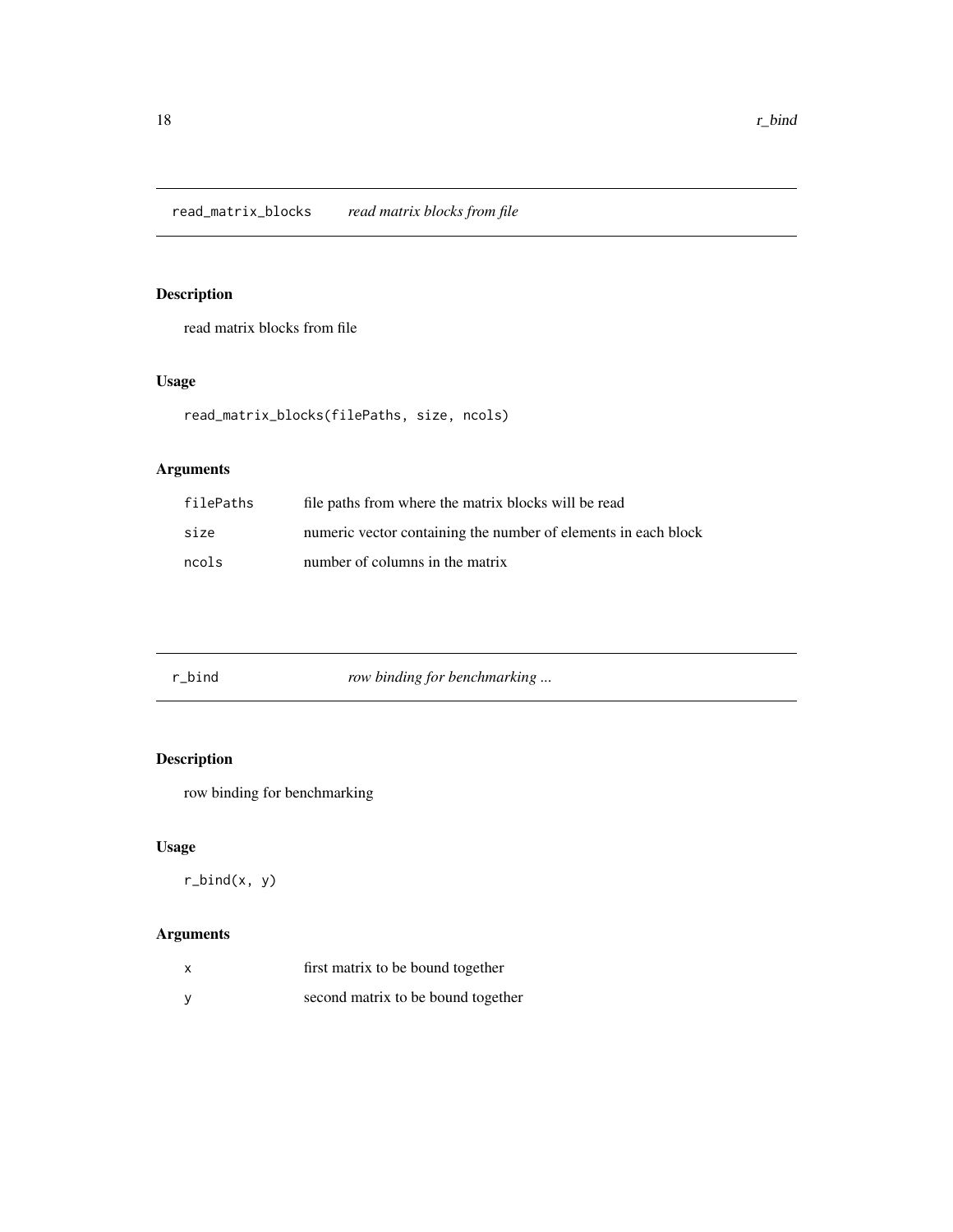<span id="page-18-0"></span>

summary function for the bglm object

#### Usage

```
## S3 method for class 'bglm'
summary(object, ...)
```
#### Arguments

| object  | bglm object to be summarized |
|---------|------------------------------|
| $\cdot$ | not used                     |

| summary.blm | S1 |
|-------------|----|
|             |    |

## summary.blm *summary function for the blm object*

## Description

summary function for the blm object

#### Usage

```
## S3 method for class 'blm'
summary(object, ...)
```

| object   | blm object to be summarized |
|----------|-----------------------------|
| $\cdots$ | not used                    |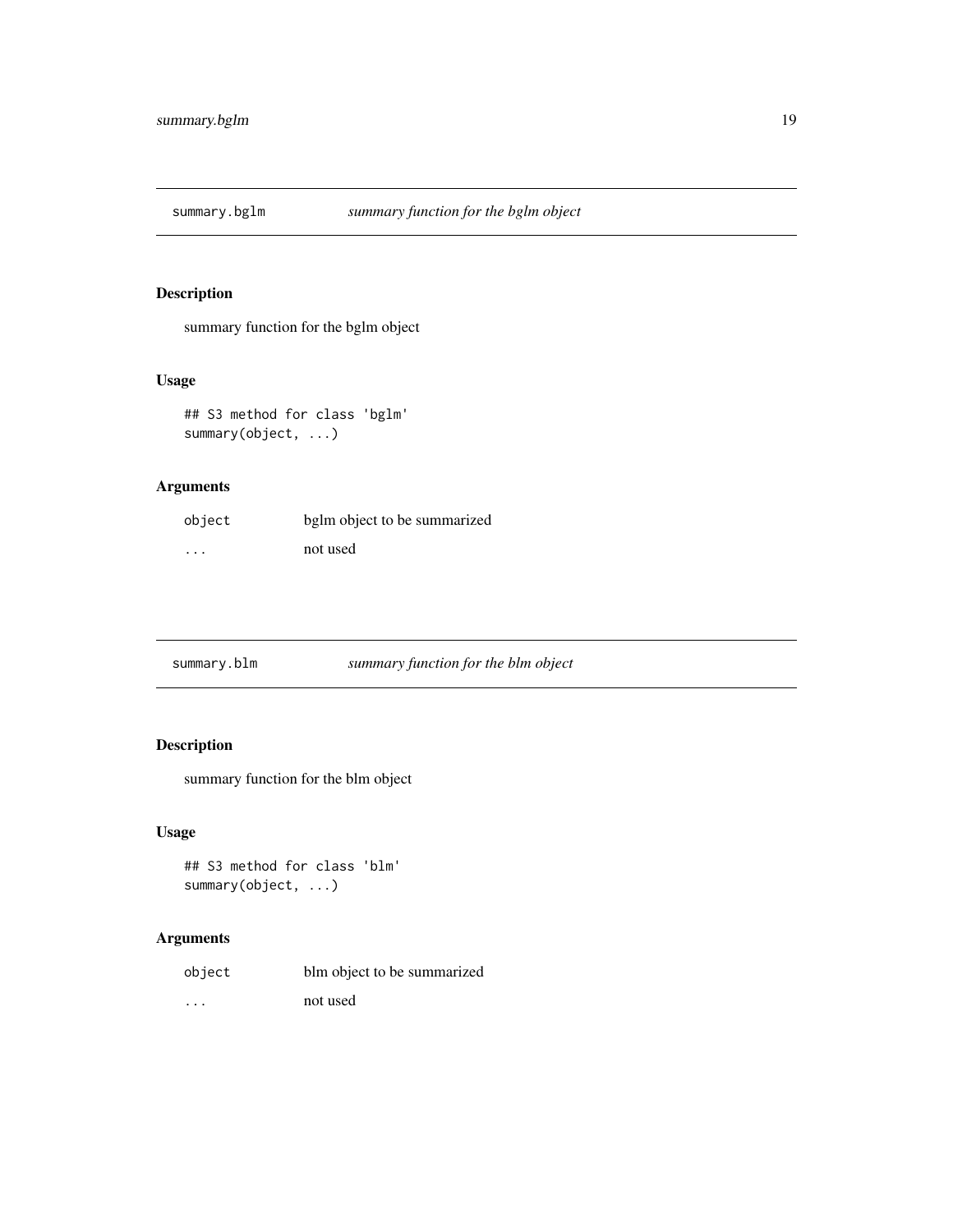<span id="page-19-0"></span>sum\_bglm\_block *The reduction function for the algorithm*

## Description

The reduction function for the algorithm

## Usage

sum\_bglm\_block(x1, x2)

## Arguments

| x1             | the first list object to be reduced  |
|----------------|--------------------------------------|
| x <sub>2</sub> | the second list object to be reduced |

| <b>SVD</b> | Singular value decomposition of the aggregated list from XWXMa- |
|------------|-----------------------------------------------------------------|
|            | $trix(W)$ functions                                             |

## Description

Singular value decomposition of the aggregated list from XWXMatrix(W) functions

#### Usage

SVD(out, epsilon)

| out     | list containing requisite computed values         |
|---------|---------------------------------------------------|
| epsilon | either machine epsilon or user depermined epsilon |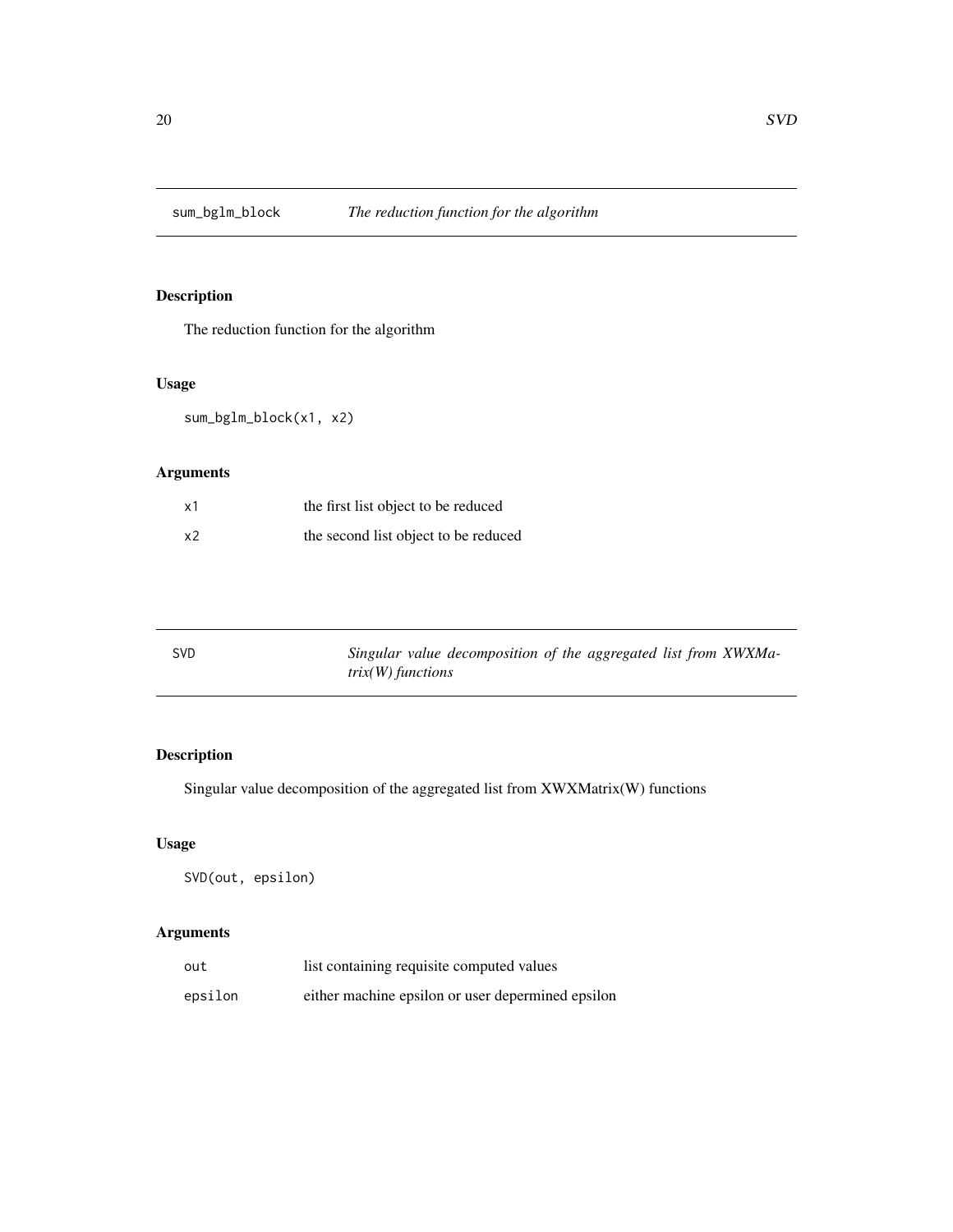<span id="page-20-0"></span>writeNumericVector *writes numeric vector to file*

#### Description

writes numeric vector to file

#### Usage

writeNumericVector(v, filePath)

#### Arguments

| $\mathbf{v}$ | numeric vector     |
|--------------|--------------------|
| filePath     | dependent variable |

write\_numeric\_vector *writes numeric vector to file*

#### Description

writes numeric vector to file

#### Usage

write\_numeric\_vector(v, filePath)

#### Arguments

| $\mathsf{v}$ | numeric vector to be written to file.                   |
|--------------|---------------------------------------------------------|
| filePath     | path to file where the numeric vector should be written |

#### Description

Calculation of iterative regression components

#### Usage

XWXMatrix(X, y)

|     | design matrix      |
|-----|--------------------|
| - V | dependent variable |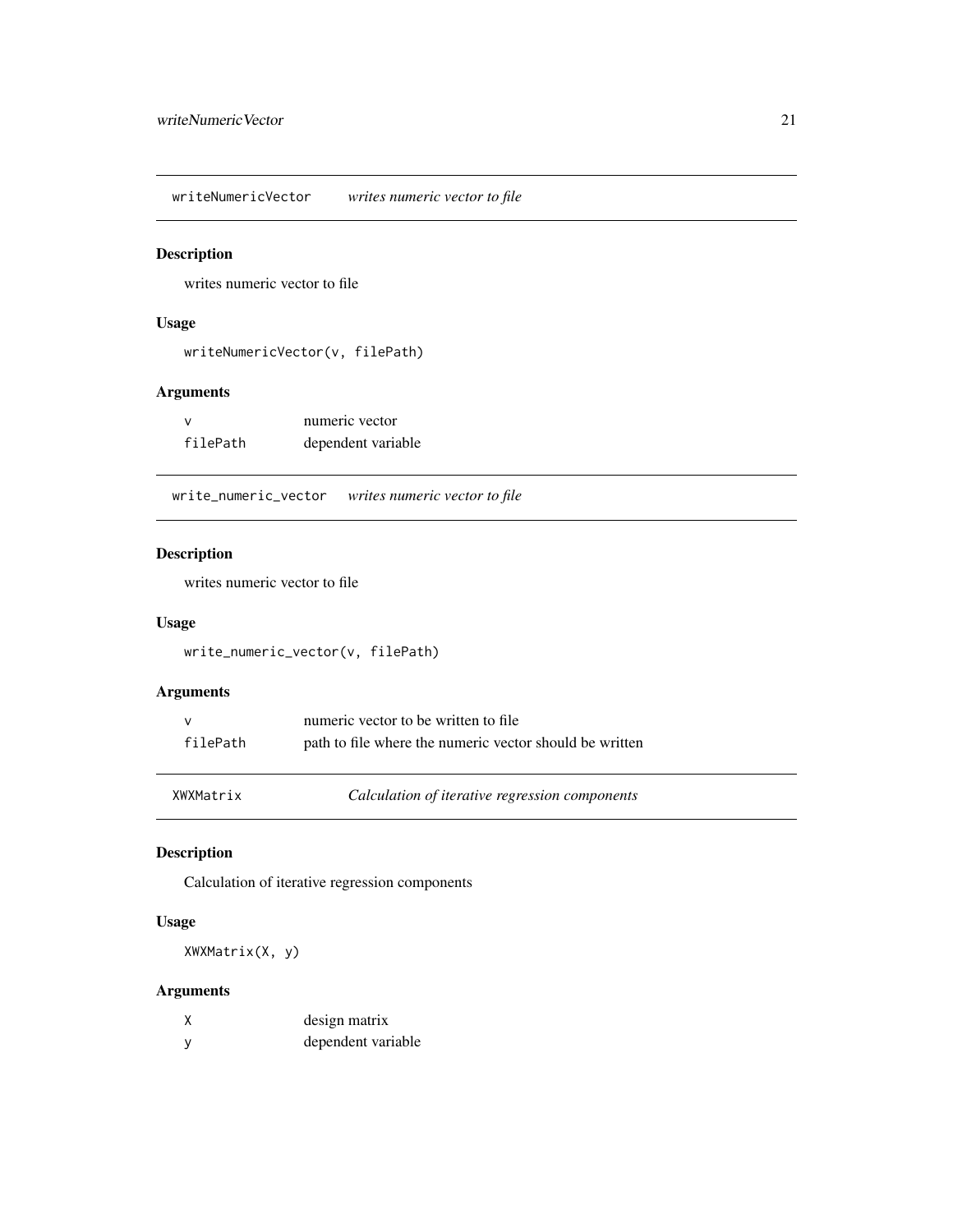<span id="page-21-0"></span>

Calculation of iterative regression components

## Usage

XWXMatrixW(X, y, W)

| X        | design matrix      |
|----------|--------------------|
| <b>V</b> | dependent variable |
| W        | weights            |